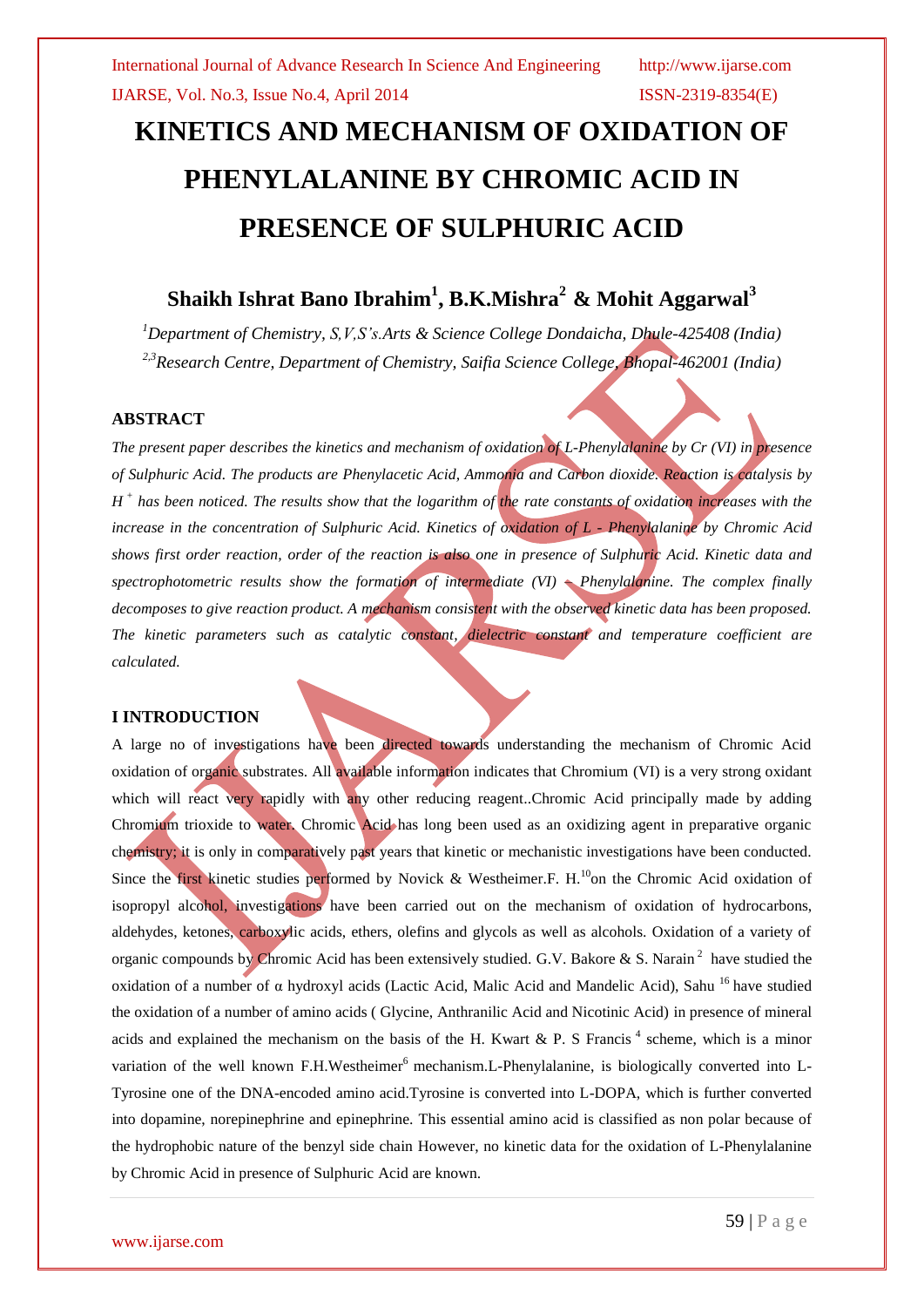## **II MATERIALS AND METHODS**

All chemicals were commercially available and used as received from the manufacturer. They were of AR grade, L-Phenylalanine (Sun Chem) Chromium trioxide (Qualigens) . Sulphuric Acid (B.D.H.). All the solutions were prepared in doubly distilled water. Cr (VI) was prepared by dissolving known amount in double distilled water and its concentration was checked iodometrically. Solutions of the oxidant and reaction mixture containing known quantities of the substrate L-Phenylalanine, Chromic Acid, Sulphuric Acid and other necessary solutions were separately thermostated  $(\pm 0.1^0C)$ . The reaction was initiated by mixing the requisite amounts of the oxidant with the reaction mixture, monitored by following the rate of disappearance of Cr (VI) by spectro photometrically. In order to investigate the effect of Sulphuric Acid on the oxidation of L-Phenylalanine by Chromic Acid, a series of kinetic runs were performed by keeping the concentrations of Chromic Acid, L-Phenylalanine constant at 7.5 x  $10^{-3}$  M and 1.25 x10<sup>-3</sup> M respectively, while the concentration of Sulphuric Acid had varied from 0.25 M to 2.00 M. The rate constant and others kinetic data of various reaction mixtures at 29<sup>0</sup>C are recorded below in the table No 01  $\&$  02.

## **Table No.01**

#### **RATE CONSTANT, pH VALUE & H <sup>+</sup>ION CONCENTRATION**

| S.No.          | <b>Concentration of</b> | pH value at 29 <sup>°</sup> C | <b>Rate Constant</b>                 |                           |
|----------------|-------------------------|-------------------------------|--------------------------------------|---------------------------|
|                |                         |                               |                                      |                           |
|                | Sulphuric Acid (M)      |                               | $k \times 10^{-3}$ min <sup>-1</sup> | <b>Hydrogen</b> ion       |
|                |                         |                               |                                      | Concentration $x 10^{-2}$ |
| $\mathbf{1}$   | $0.00$ M $\,$           | 1.99                          | 1.0423                               | 0.1023                    |
| $\overline{2}$ | $0.25$ M                | 1.82                          | 2.7273                               | 0.1514                    |
| $\overline{3}$ | 0.50M                   | 1.71                          | 3.2920                               | 0.1950                    |
| $\overline{4}$ | 0.75 <sub>M</sub>       | 1.62                          | 3.8050                               | 0.2399                    |
| 5              | 1.00 M                  | 1.51                          | 4.3527                               | 0.3090                    |
| 6              | 1.25 M                  | 1.47                          | 4.9871                               | 0.3388                    |
| $\overline{7}$ | $1.50\ \mathrm{M}$      | 1.42                          | 5.4005                               | 0.3802                    |
| 8              | $1.75\ \mathrm{M}$      | 1.34                          | 6.0018                               | 0.4571                    |
| 9              | $2.00\ \text{M}$        | 1.31                          | 6.6482                               | 0.4898                    |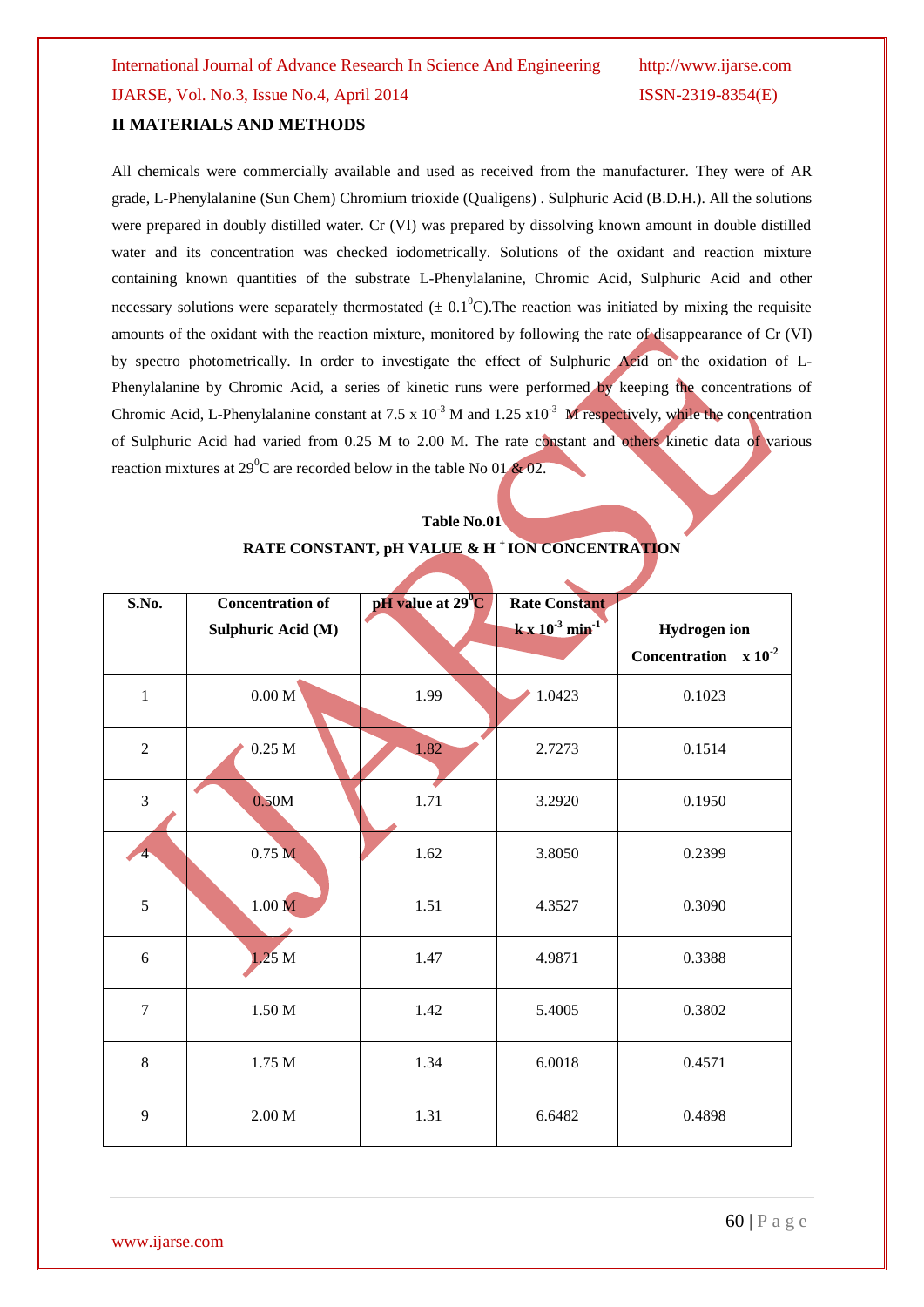

| 7                                        | 1.50 <sub>M</sub> | 11.4621 | 1.562 |
|------------------------------------------|-------------------|---------|-------|
| 8                                        | 1.75 M            | 10.8499 | 1.560 |
| 9                                        | 2.00 M            | 11,4552 | 1.559 |
| Average Value = $11.2863 \times 10^{-1}$ |                   |         | 1.560 |
| Not included in the average              |                   |         |       |

www.ijarse.com

61 | P a g e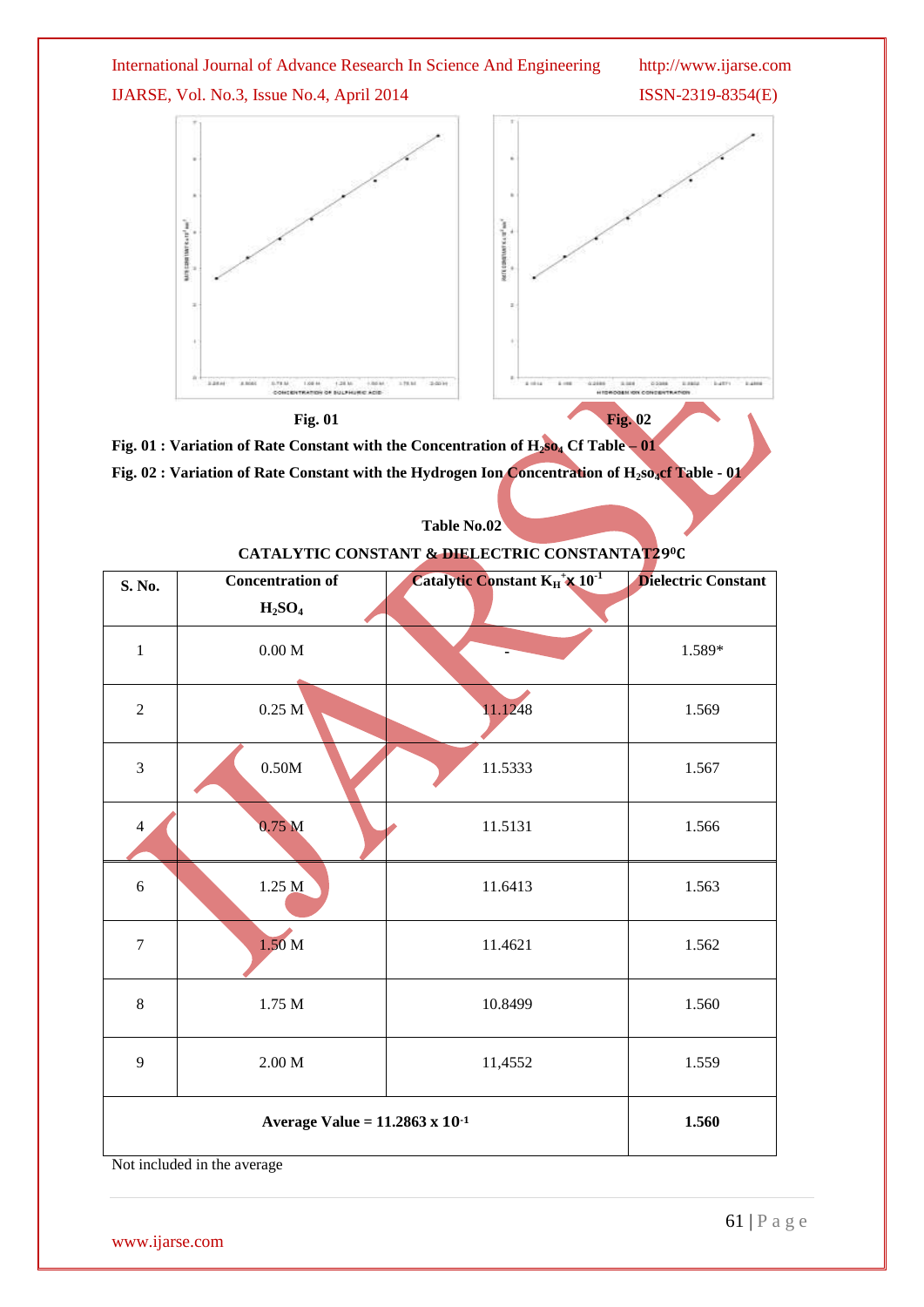International Journal of Advance Research In Science And Engineering http://www.ijarse.com

IJARSE, Vol. No.3, Issue No.4, April 2014 ISSN-2319-8354(E)

| S. No.         | <b>Concentration of</b><br>H <sub>2</sub> SO <sub>4</sub> | Rate constant K x $10^{-3}$ min <sup>-1</sup> |         |         |
|----------------|-----------------------------------------------------------|-----------------------------------------------|---------|---------|
|                |                                                           | $29^0C$                                       | $39^0C$ | $49^0C$ |
| $\mathbf{1}$   | $0.00\;\mathrm{M}$                                        | 1.0423                                        | 2.0430  | 4.0238  |
| $\overline{2}$ | $0.25$ M                                                  | 2.7273                                        | 5.3690  | 10.4638 |
| 3              | 0.50M                                                     | 3.2920                                        | 6.3854  | 12.2585 |
| $\overline{4}$ | $0.75$ M                                                  | 3.8050                                        | 7.3890  | 14.7615 |
| 5              | $1.00\;\rm M$                                             | 4.3527                                        | 8.4875  | 16.6350 |
| 6              | 1.25 M                                                    | 4.9871                                        | 9.8238  | 19.2570 |
| $\tau$         | $1.50\ \mathrm{M}$                                        | 5.4005                                        | 10.6392 | 20.5405 |
| $\,8\,$        | 1.75 M                                                    | 6.0018                                        | 1351.64 | 22.3560 |
| 9              | 2.00 <sub>M</sub>                                         | 6.6482                                        | 13.0935 | 25.5380 |

## **Table No.03 RATE CONSTANT AT DIFFERENT TEMPERATURES**

**Table No. 04**

## **TEMPERATURE COEFFICIENT**

| S. No.         | <b>Concentration of</b> | <b>Temperature Coefficient</b> |                   |  |
|----------------|-------------------------|--------------------------------|-------------------|--|
|                | $H_2SO_4$               | $K_{39} / K_{29}$              | $K_{49} / K_{39}$ |  |
| 1              | 0.00 <sub>M</sub>       | 1.96                           | 1.97              |  |
| $\overline{2}$ | $0.25\ \mathrm{M}$      | 1.97                           | 1.95              |  |
| 3              | 0.50M                   | 1.94                           | 1.92              |  |
| $\overline{4}$ | 0.75 <sub>M</sub>       | 1.94                           | 2.00              |  |
| 5              | 1.00 M                  | 1.95                           | 1.96              |  |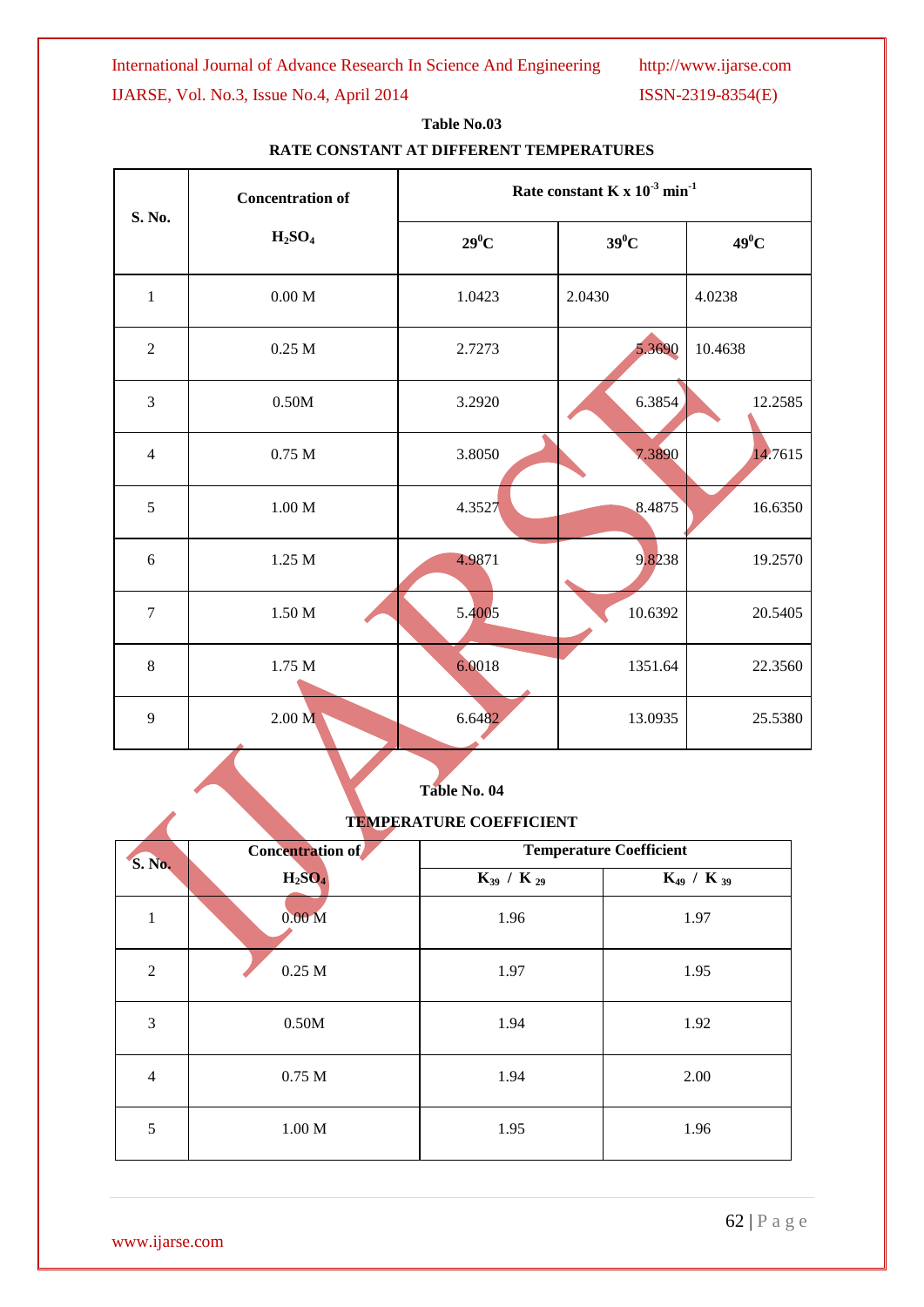International Journal of Advance Research In Science And Engineering http://www.ijarse.com

IJARSE, Vol. No.3, Issue No.4, April 2014 ISSN-2319-8354(E)

| 6      | 1.25 M | 1.97 | 1.96 |
|--------|--------|------|------|
| $\tau$ | 1.50 M | 1.97 | 1.93 |
| 8      | 1.75 M | 1.94 | 1.92 |
| 9      | 2.00 M | 1.97 | 1.95 |

### **III RESULTS AND DISCUSSION**

In the oxidation of L-Phenylalanine by Chromic Acid the kinetic behavior of the reaction is the same in the presence of Sulphuric Acid as in its absence as shown in the observation (Table No. 01).The reaction rate however increases with the increase in the concentration of Sulphuric Acid in the system. A graph obtained between rate constant and concentration of Sulphuric Acid (Fig. No. 01) suggest that the rate is linear function of the concentration of Sulphuric Acid. A graph obtained (Fig. No. 02) between rate constant and Hydrogen ion concentration also suggest that oxidation reaction is first order with respect to Hydrogen ion concentration.

Reaction mixture containing L-Phenylalanine and Chromic Acid was stirred in water at 29°C for 48 hours. The solvent removed using a rotator evaporator under reduced pressure. The residue was extracted using diethyl ether in separator funnel. The organic layer was concentrated with a rotator evaporator. The products, Phenyl acetic Acid, Ammonia and Carbon dioxide identified by its spot test. Phenyl acetic Acid is also confirmed by its melting point. The actual melting point is  $77^{\circ}$ C while the observed melting point was  $75^{\circ}$ C. The evolution of Carbon dioxide was tested by a conventional lime water test. The pH value decreases quite naturally with the increase in the Sulphuric Acid concentration. No significant change in the values of dielectric constant and catalytic constant of the system is observed by the concentration of the added Sulphuric Acid. To test the presence of free radical in the reaction 20% acryl amide solution was added to reaction mixture containing the substrate and the Cr VI solution and was placed in an inert atmosphere for 24 hours. On further addition of methanol, it was found that there is no precipitate in the reaction mixture. This clearly shows that there is no formation of free radicals in the redox reactions under experiments. Finally, the oxidation reaction was studied at three different temperatures, i.e.,  $29^{\circ}$ C,  $39^{\circ}$ C and  $49^{\circ}$ C keeping all other experimental conditions constant. Values of rate constants and temperature coefficient are given in Table No-03 and - 04. As the value of temperature coefficient is equal to two, hence no unusual effect of temperature has been observed. As the rate of the reaction is altered in presence of Sulphuric Acid, hence reaction is catalyzed. The rate of reaction does not depend on the concentration of Hydrogen ion only. Thus the acid effect is not due to specific acid catalysis, it seems to be due to general acid catalysis. The catalyzed oxidation of L-Phenylalanine can be explained by considering the Rocek<sup>8</sup> mechanism which considers the formation of a ternary complex of Cr (VI) involving L-Phenylalanine and the decomposition of the mixed ligand complex through a 3e-transfer step at the rate determining step.